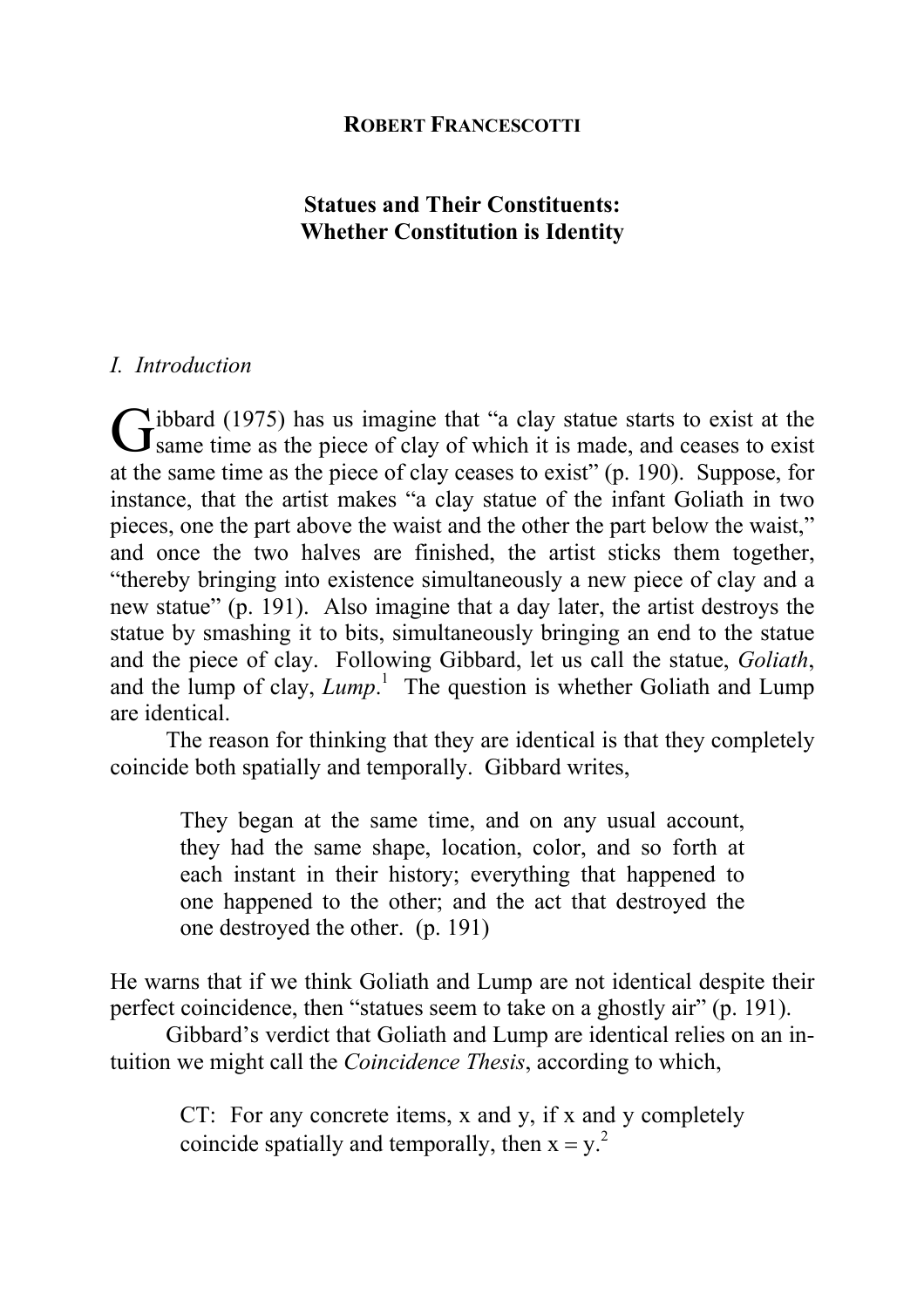If CT is true, then there is a type of *constitution* that qualifies as identity. If x constitutes y in such a way that x completely coincides with y spatially and temporally, then x is identical with y.

But there is also reason to think that Goliath and Lump are not identical. They seem to have different *modal* properties. If being a statue is a definitive feature of Goliath, then Goliath can exist only while being a statue. That is,

(1) Goliath is necessarily a statue.

But Gibbard notes that "[i]n a typical case, a piece of clay is brought into existence by breaking it off from a bigger piece of clay." Then it "gets shaped, say, into the form of an elephant," and "[w]ith the finishing touches, a statue of an elephant comes into being" (p. 190). So in the typical case, the lump of clay comes into existence before the statue, which shows that

(2) Lump is not necessarily a statue.

Since Goliath and Lump have different persistence conditions, we can use Leibniz' Law, the *Indiscernibility of Identicals*, to conclude that

(3) Lump is not identical with Goliath.

And now we have a problem. If we accept this conclusion, how do we avoid having statues take on a ghostly air?

One way to avoid the problem is simply to deny essentialism. Suppose that essentialism is false. In particular, suppose the truth-value of claims of the form 'x is necessarily F' is a function of the descriptions used to refer to the object x. Then it might be that the very same object is necessarily F under one description but not necessarily F under another description. For instance, it might be that an object, *qua statue*, must remain a statue, but the same object, *qua lump of clay*, need not remain a statue. If so, then the argument for non-identity (hereafter, NI) qualifies as an *intensional* context, in which case, we cannot use Leibniz' Law to infer that Goliath is not identical with  $Lump<sup>3</sup>$ . So anti-essentialists have nothing to fear from NI, for they can easily insist that the argument is invalid.<sup>4</sup>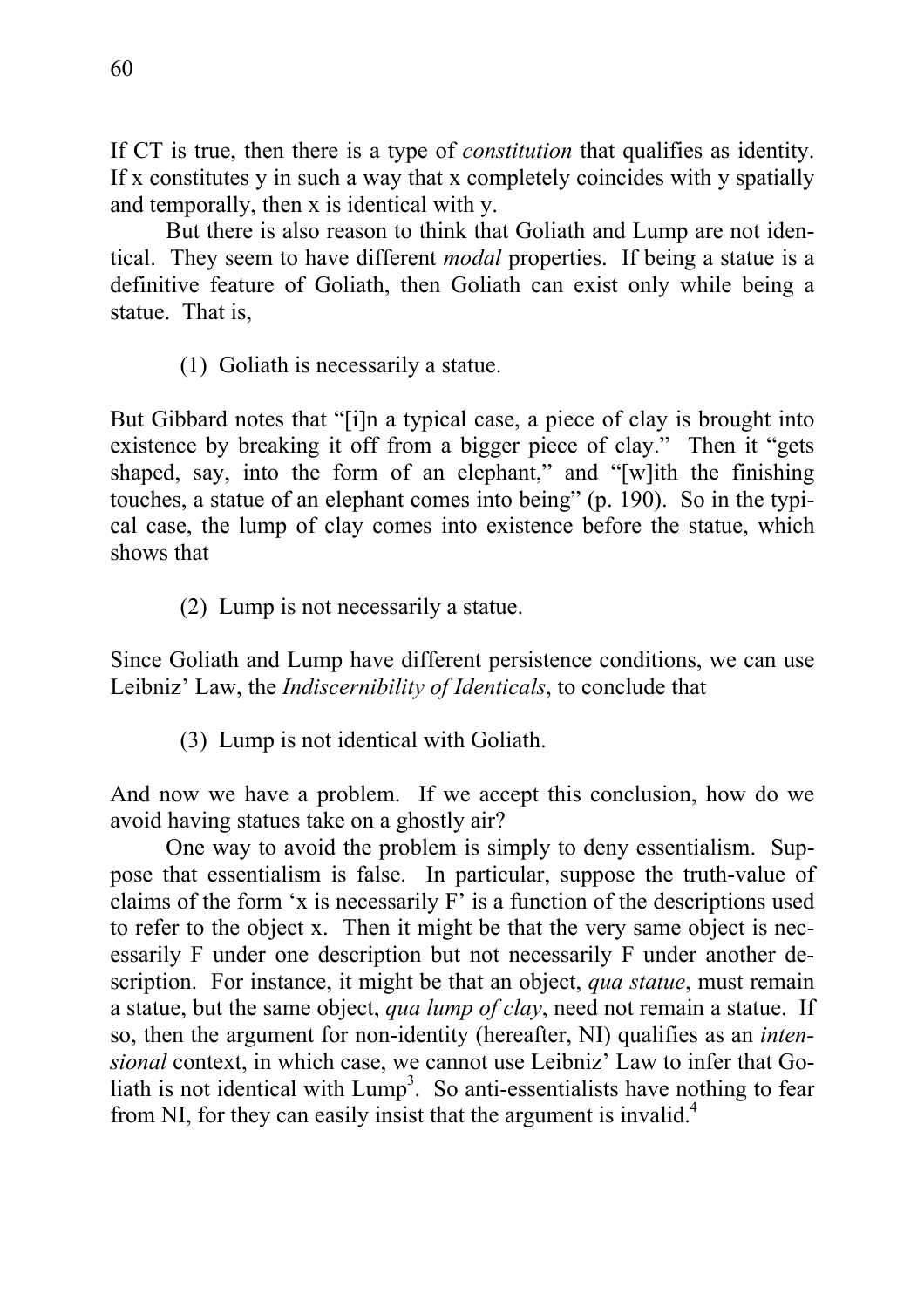But suppose that essentialism is true. Then, assuming (1) and (2) are true, it is not simply that an object can be considered necessarily F when described one way but not necessarily F when described another way. Rather, if (1) and (2) are true, then we have a case in which an object is necessarily F *simpliciter*, and an object is not necessarily F *simpliciter*. Given that the context is extensional, we can use Leibniz' Law to validly infer that Goliath is not identical with Lump. So the real problem presented by NI is: how can the *essentialist* avoid having statues take on a ghostly air?

As an essentialist, one might accept NI and concede that constitution (even the sort that relates Lump to Goliath) is not identity. That is, one might concede that even when the constitution relation involves complete coincidence, the 'is' of constitution is distinct from the 'is' of identity.<sup>5</sup> If we were to accept this conclusion, our next task would be to explain how the connection between Goliath and Lump can be so much like identity without actually being identity. We might appeal to Baker's (1999 and 2000, ch. 2) rigorous analysis of the constitution relation; her analysis would help us explain how Goliath could fail to be identical with Lump despite their coincidence.

However, here I argue that it is premature, even for an essentialist, to conclude that constitution is not identity. $6$  In section II, it is shown that even assuming NI is valid, it is more reasonable to reject the argument than to accept it. The ideas presented there can also be used to question an argument for non-identity related to NI. This is discussed in section III. In section IV, it is shown that even if we were to accept the arguments for non-identity, we could still retain the intuitions that underlie CT, and thereby believe that there is a type of constitution that counts as identity.

# *II. Rejecting NI*

Premise (2) seems plausible. It does seem that Lump can exist without being a statue. "A clay statue," Gibbard notes, "ordinary begins to exist only after its piece of clay does . . . In such cases, it seems reasonable to say, the statue is a temporal segment of the piece of clay -- a segment which extends for the period of time during which the piece of clay keeps a particular, statuesque shape" (p. 192). Since a clay statue ordinarily starts to exist only after the piece of clay does, Gibbard is suggesting that in the typical case, the statue is not only a temporal part but a *proper* temporal part of the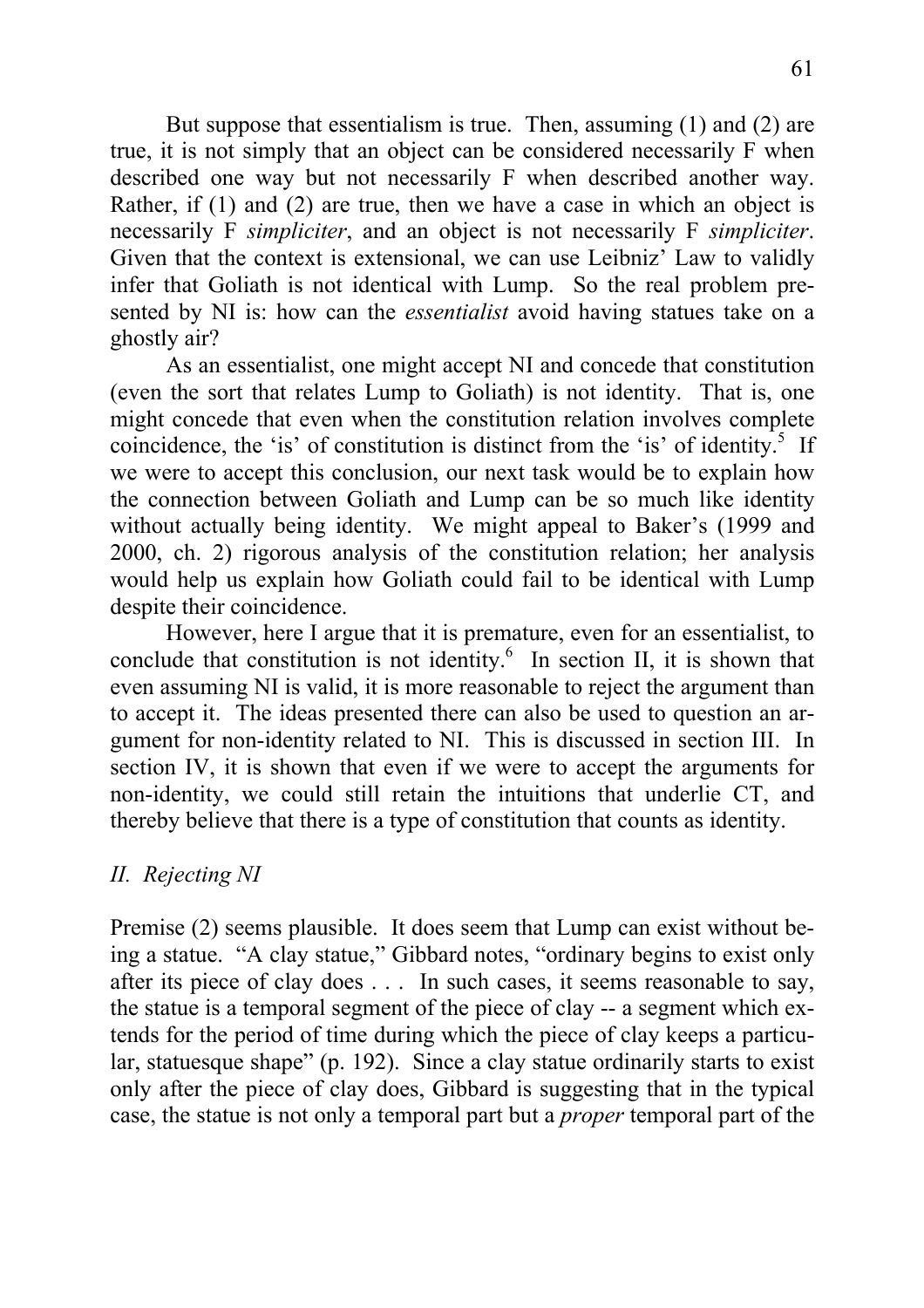clay, a part before which the lump of clay already existed (and perhaps after which it will continue to exist).

But despite its plausibility, Della Rocca (1996) thinks an essentialist should question (2). Della Rocca proposes that the essentialist respond to this premise in the same way that Kripke (1971) responds to the claim that

(4) heat is not necessarily molecular motion.

According to Kripke, the only reason we are inclined to accept (4) is that we misinterpret it as stating that

(5) there is a possible situation in which something produces S in us but is not molecular motion,

where S is the sensation that heat produces in us. (5) is certainly true; it is logically and even metaphysically possible that something other than molecular motion produces the sensation of heat in us. But (4) makes a stronger claim -- namely, that

(6) what actually does produce sensation S in us -- namely, heat -- is such that *it* could have been something other than molecular motion,

and it is entirely unclear why we should accept (6) along with (5). Thus, Kripke successfully explains the *illusion* of contingency that motivates (4).

Della Rocca argues that the same line of response applies to premise (2) of NI. The essentialist can resist NI by claiming that we might be inclined to accept (2), but only because we interpret it as

(7) there is a possible situation in which the artist, on that particular occasion, took the two constituent pieces and produced something that is not a statue.

(7) is certainly true; the artist could have produced a lump of clay other than Lump, and perhaps a lump of clay that is not even a statue. However, NI is valid only if (2) is construed as making a stronger claim, for (7) clearly allows that what the artist actually did produce on that occasion is a statue. NI is valid only when (2) is read as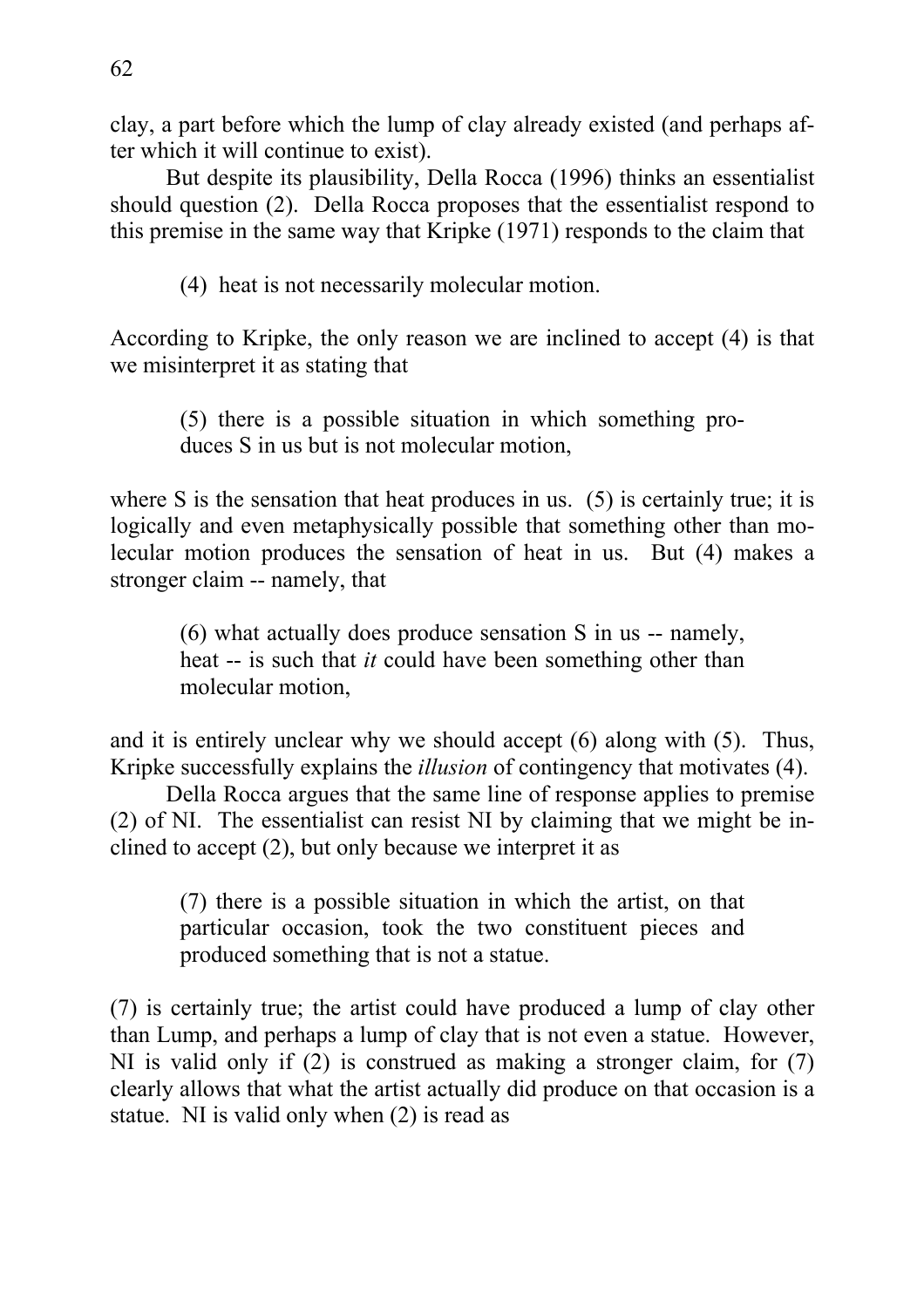(8) the object that was in fact produced on that occasion by the artist -- namely, Lump -- is not necessarily a statue.

The proponent of NI might insist that premise (2) is true under interpretation (8) as well. But why should we accept (8)? According to Della Rocca, it seems that the only reason to do so is the assumption that Goliath is not identical with Lump. For if we believe premise (1), which is the claim that Goliath is necessarily a statue, then unless we already accept the non-identity of Goliath and Lump, it seems we have no reason to believe (8). Della Rocca concludes that even by essentialist standards, the best that can be said for NI is that it begs the question.<sup>7</sup>

That is one way for the essentialist to respond to NI. However, I think there is a stronger response available. Questioning premise (1) seems to yield a more powerful objection.

Why should we think that Goliath is necessarily a statue? We might focus on the descriptive content of the name 'Goliath' along with the trivial *de dicto* idea that *necessarily, anything that is a statue is a statue* -- i.e.,  $\Box(\forall x)(Sx \rightarrow Sx)$ . In that case, (1) would be construed as stating nothing more than

(9) necessarily, if Goliath is a statue, then it is a statue --  $\square(\text{Sg} \rightarrow \text{Sg}).$ 

However, the conclusion of NI follows only when based on the non-trivial *de re* claim that *for any statue, x, x is necessarily a statue* --  $(\forall x)(Sx \rightarrow$  $\Box$ Sx). In that case, we get the following interpretation of (1):

(10) for any x such that  $x =$  Goliath, x is necessary a statue  $\left( \forall x \right) [(x = g) \rightarrow \Box Sx].$ 

The crucial issue is not whether to accept (9), which is trivially true, but whether to accept (10). Gibbard claims that

[a] clay statue consists of a piece of clay in a specific shape. It lasts, then, as long as the piece of clay lasts and keeps that shape. It comes into being when the piece of clay first exists and has that shape, and it goes out of existence as soon as the piece of clay ceases to exist or to have that shape (p. 190).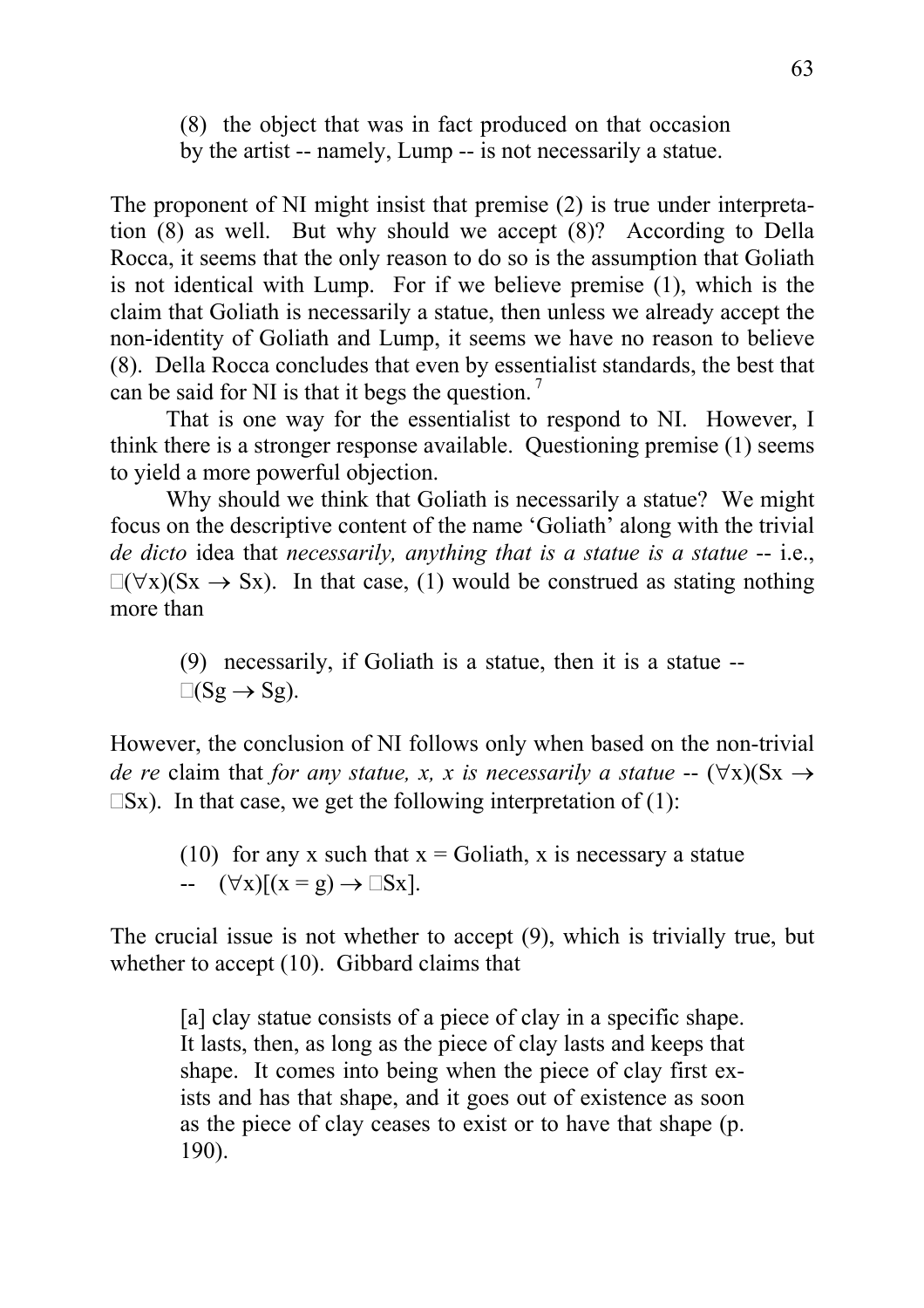Granted, the statuesque shape is present only when the statue is present. But that claim amounts to nothing more than (9). It does not follow that the entity that has the statuesque shape can *itself* (independently of its being described *as a statue*) exist only while being a statue.

One might argue for (10) by claiming that the concept *statue* is a *substance concept*. Wiggins (1967) describes substance concepts as those "which present-tensedly apply to an individual *x* at every moment throughout *x*'s existence" (p. 7). For any substance concept  $F$ , it is necessarily the case that if x exemplifies F at one time, then x cannot fail to exemplify F at another time without failing to exist. $8$  Wiggins distinguishes substance concepts from *phase sortals*. A phase sortal describes a feature that an object might have for only part of its career. The concepts, *bartender*, *dancer* and *philosopher* are examples of phase sortals. A bartender might have existed (and usually does exist) before becoming a bartender and long after leaving the profession. Likewise, Olson notes that to become "a philosopher is not to come into existence *simpliciter*, and to cease to be a philosopher is not necessarily to cease to exist altogether" (1997, p. 29).

If the concept *statue* were a substance concept instead of a phase sortal, then (10) would true; there would be no time at which Goliath exists and fails to be a statue. However, it seems more reasonable to think that *statue* is not a substance concept. Wiggins claims that substance concepts "give the privileged and (unless context makes it otherwise) the most fundamental kind of answer to the question 'what is *x*?'" (1967, p. 7). Even if x is a dancer, answering the question "what is x?" with "x is a dancer" does not describe x's fundamental kind, for one can respond with the further question, "what exactly is it that is a dancer?" One might wonder, for instance, whether x is a dancing human, a dancing bear, or a dancing pig. Likewise, it seems that answering "what is x?" with "x is a statue" does not specify x's most fundamental kind. For even if we know that x is a statue, we can still wonder "what kind of thing is it that is a statue?" The reply that x is a hunk of clay or steel or marble would seem to indicate a kind that is more fundamental than being a statue, especially given that clay, steel, and marble are natural kinds while statuehood is not.<sup>9</sup>

Note that this objection to (10) cannot be accused of begging the question. The reasoning is that *statue* does not seem to be a substance concept, since being a statue does not seem to qualify as an object's fundamental kind. This does not presuppose that Goliath is identical with Lump. It does assume that in addition to being a statue, Goliath is also a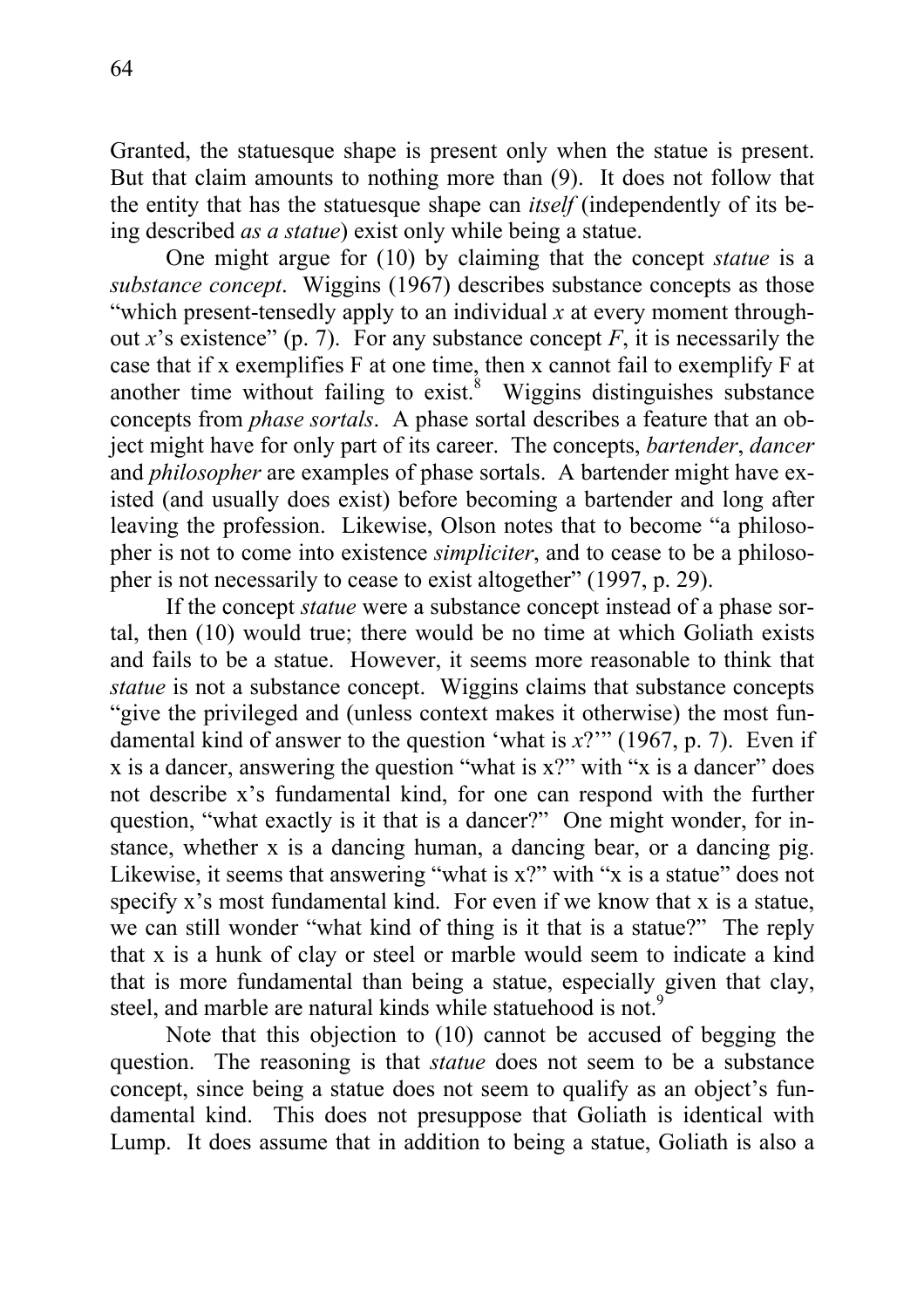lump of clay. But the assumption that Goliath is a lump of clay does not entail that Goliath is identical with Lump, for it might be that the two coincidents, while distinct, both exemplify the property of being a lump of  $clav.<sup>10</sup>$ 

Another objection to (10) is that it seems to conflict with a main reason for accepting the second premise of NI -- the claim that Lump is not necessarily a statue. One obvious reason for thinking that Lump is not necessarily a statue is that Lump belongs to a kind that is more fundamental than statuehood (i.e., the kind, clay) and that this more fundamental kind vies with and excludes statuehood from being an essential feature of Lump. But if statuehood is not one of Lump's fundamental kinds, why should it be one of Goliath's fundamental kinds? Goliath, after all, is a lump of clay as well. And if we deny that being a statue is one of Goliath's fundamental kinds, then perhaps we should also deny that it is one of Goliath's essential kinds.

Indeed, for an essentialist, it seems that *any* reason to accept (2), even one that does not appeal to fundamental kinds, is reason to reject (10). For suppose that (2) is true. Then it is possible for an item (such as Lump) to exist without being a statue. This means that *statue* is a phase sortal; it indicates a feature that an object might have for only part of its career. But if statue is a *phase sortal*, then Goliath might exist without being a statue, in which case, (10) is false. Recall that (10) is the interpretation of premise (1) needed to make NI valid. So it seems that, for an essentialist, any reason to accept the second premise of NI is a reason to reject its first premise. (No question is begged here either. The reasoning assumes that Lump is a statue, for if Lump were not a statue, then (2) would not entail that *statue* is a phase sortal. But the assumption that Lump is a statue does not entail that Goliath is identical with Lump, for in addition to completely coinciding, the two individuals might both exemplify the property of being a statue.)

Of course, given that (2) conflicts with (10), even if we were to find some compelling reason to accept  $(10)$ ,<sup>11</sup> this would also count as a good reason to reject (2). For if (10) is true, then *statue* is a substance concept - at least in the sense that if the concept applies to an individual at any time, it does so throughout that individual's career. So if (10) is true and Lump is now a statue, then Lump is necessarily a statue.

It seems, then, that the essentialist need not, and should not, be swayed by NI. There is a non-question-begging reason to reject (10), (10) being the interpretation of premise (1) needed to make NI valid. There is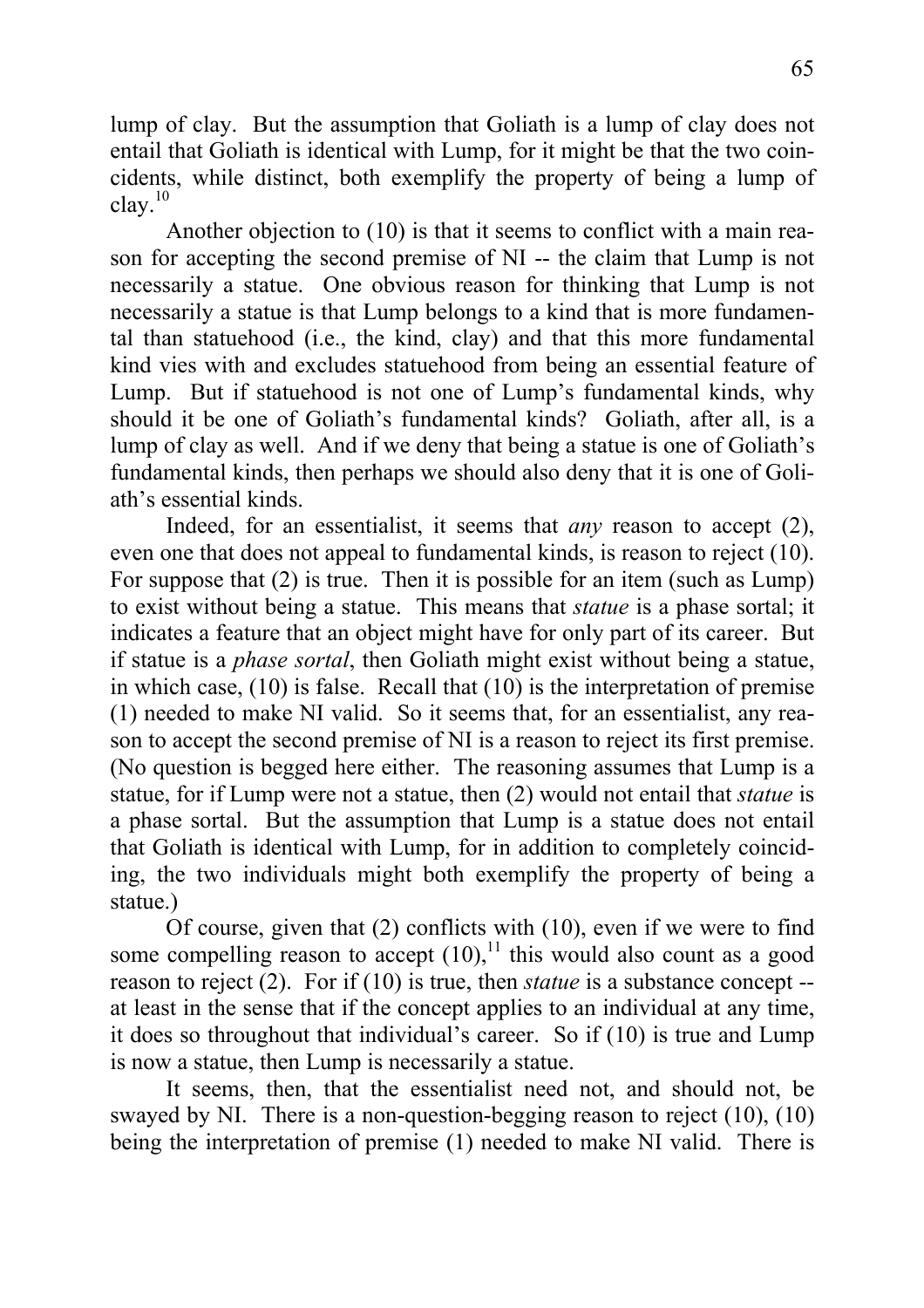also a non-questioning-begging reason to think that (10) conflicts with premise (2).

However, to make sure we avoid the conclusion that constitution is not identity, there is another argument for the non-identity of Goliath and Lump that must be dealt with.

## *III. Necessary Identity*

Since we were focusing on persistence conditions in the discussion of NI, premise (1) was interpreted as stating that *for as long as Goliath exists, it must exemplify the property of being a statue*. That is,

(11) for any object x, and any time t, if  $x = g$  at t, then necessarily x is a statue at t --  $(\forall x)(\forall t)(x = g \text{ at } t \rightarrow \Box Sx \text{ at } t$  $t$ ).<sup>12</sup>

But (1) might also be construed as claiming that *Goliath is necessarily identical with the thing that now exemplifies the property of being a statue*. That is,

(12)  $(\exists x)(x \text{ is now a statue } \& \Box g = x)$ .

To see that (11) and (12) are distinct claims, note that (12) does not entail (11). If the concept *statue* is a phase sortal, then it is possible that at some time, Goliath is something other than a statue, in which case (11) is false. But even if (11) is false, (12) might still be true. It might be that Goliath is *necessarily identical* with something, x, that is currently a statue, but x once was or could some day become something other than a statue.<sup>13</sup>

If we shift our focus from the necessity of being a statue to the necessity of identity, then we get a different version of the argument for nonidentity. Obviously, everything is identical with itself. It also seems that everything is *necessarily identical* with itself. That is, in addition to the obvious de dicto truth that  $\Box(\forall x)(x = x)$ , the de re claim that  $(\forall x)(\Box x = x)$ also seems true. If so, then

(13) Goliath is necessarily identical with Goliath (i.e.,  $\Box$  g = g).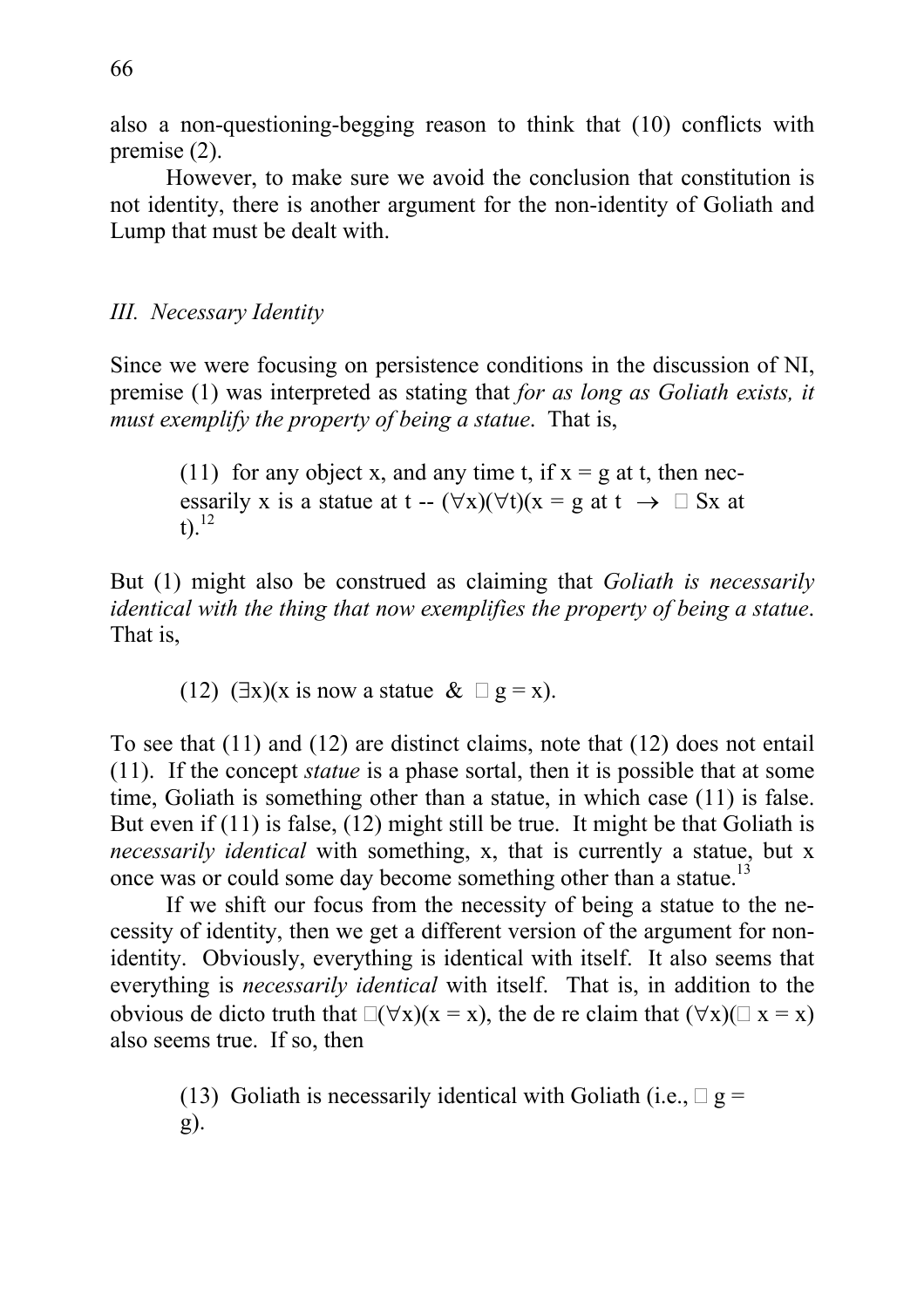However, if it were the typical situation, where the lump of clay exists prior to the statue, then Lump would not be identical with Goliath (since they would have started to exist at different times). So it seems that

(14) Lump is not necessarily identical with Goliath.

But Marcus (1961) and Kripke (1971) note that if x is necessarily identical with x and  $x = y$ , then x is necessarily identical with y. For if x and y are not necessarily identical, then x has a feature that y lacks (i.e., being necessarily identical with x), in which case, we can use Leibniz' Law to conclude that x is not identical with y. So it follows from (13) and (14) that

(15) Goliath is not identical with Lump.

Call this second argument for non-identity, NI\*. Although NI\* and NI are often not clearly enough distinguished in the literature, the distinction is worth making clear, for since Gibbard's statue argument is presented to show that there can be *contingent identities*, NI\* is a more accurate formulation of his target than NI.

How should the essentialist respond to NI<sup>\*?<sup>14</sup> Suppose that *statue* is</sup> not a phase sortal; that is, suppose a statue could fail to be a statue and still exist. Premise (13) is not threatened. As noted above, (13) does not require that Goliath always remain a statue. It might be that Goliath is necessarily identical with something that is currently a statue but that either was or could become something other than a statue. So the reasons for questioning the first premise of NI (presented in section II) do not threaten the first premise of NI\*.

But what about the second premise of NI\*? The second premise, premise (14), states that Lump could have been something other than Goliath. Why suppose that this is true? One might support (14) by claiming that

(16) Goliath could not have been something other than a statue

and

(17) Lump could have been something other than a statue.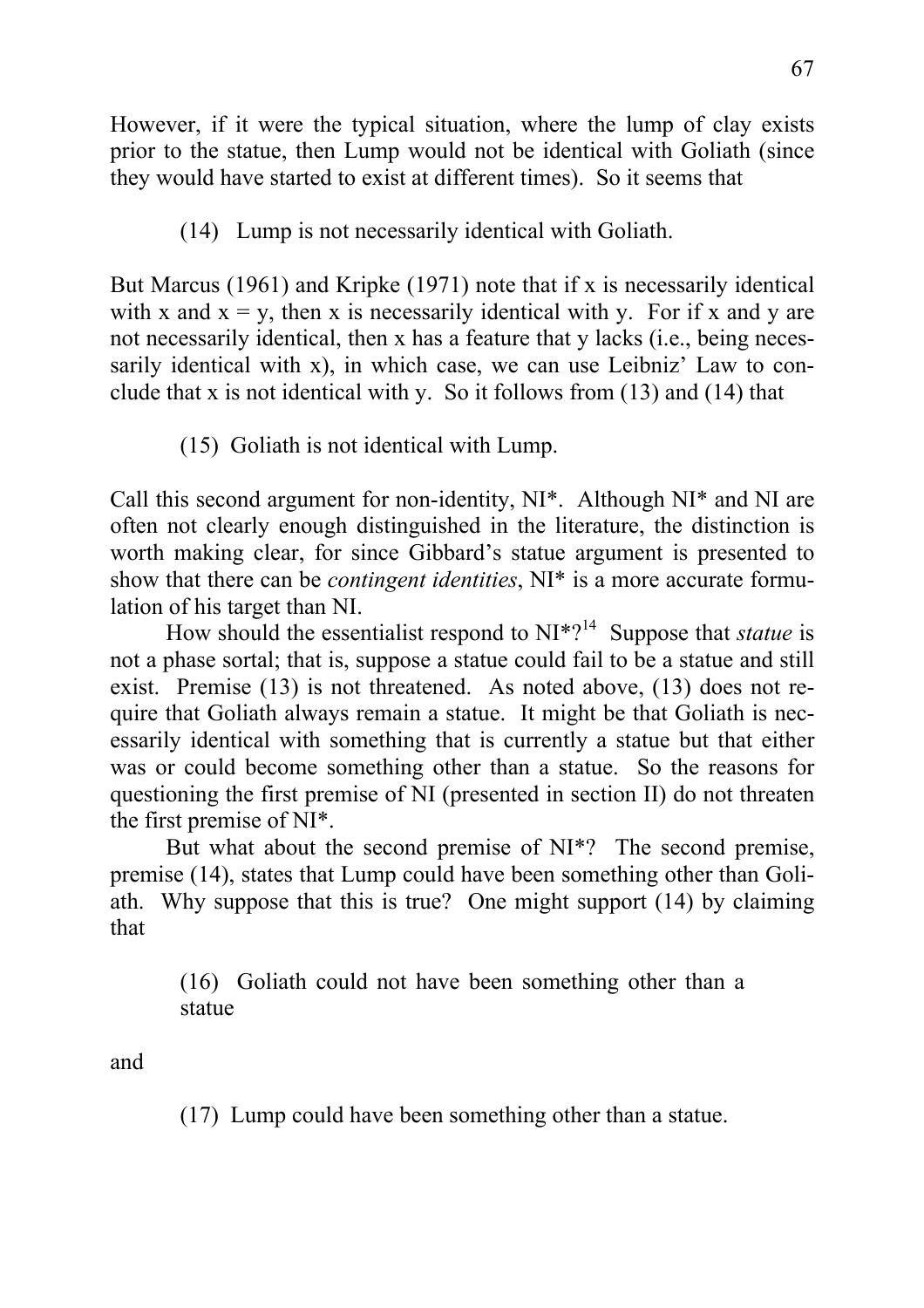If (16) and (17) are true, then Goliath is not necessarily identical with Lump (for in that case, they are not even identical). But note that if we infer non-identity from (16) and (17), then our reasoning is equivalent to the original version, NI, and therefore susceptible to the objections offered in section II. So without some additional reason to accept (14) -- a reason other than  $(16)$  and  $(17)$  -- NI<sup>\*</sup> is just as dubious as NI. It is entirely unclear, however, what this additional reason might be.

But suppose one were to find reasons other than (16) and (17), and compelling reasons as well, for accepting premise (14) of NI\*. Or suppose it could be shown that premise (1) of NI (under the required interpretation, (10)) is true, and also that premise (1)'s conflict with the second premise could be resolved. Then, as essentialists, we might have to accept the conclusion that Goliath is not identical with Lump. However, in the next section, it is shown that even if we were to concede that Goliath is not identical with Lump, we could still honor the intuitions that underlie CT, and thereby avoid denying that there is a type of constitution that counts as identity.

## *IV. Necessary Coincidence*

Thomson (1983) has us imagine that a Tinkertoy house H "came into existence on a shelf at 1:00 and that all the Tinkertoys it was then made of, indeed, all the bits of wood, indeed, all of the stuff it was then made of, came into existence at 1:00 along with *H*." She also has us suppose that "the whole thing rested quietly on the shelf until 5:00, and then everything -house, bits of wood, stuff -- all went out of existence together" (p. 218- 219). We might think that H and the collection of wood, W, are identical given that H and W completely coincide, both spatially and temporally. More specifically, we might assume that H is identical with W on the basis of the following mereological thesis presented by Thomson (p. 216):

(18)  $x = y$  if and only if for any time t, if either x exists at t or y exists at t, then x is part of y at t and y is part of x at t.

On the other hand, we might focus on the fact that H and W have different persistence conditions. Normally, "the Tinkertoys [the collection of wood, W] existed before the house [H] did, and the house was then built out of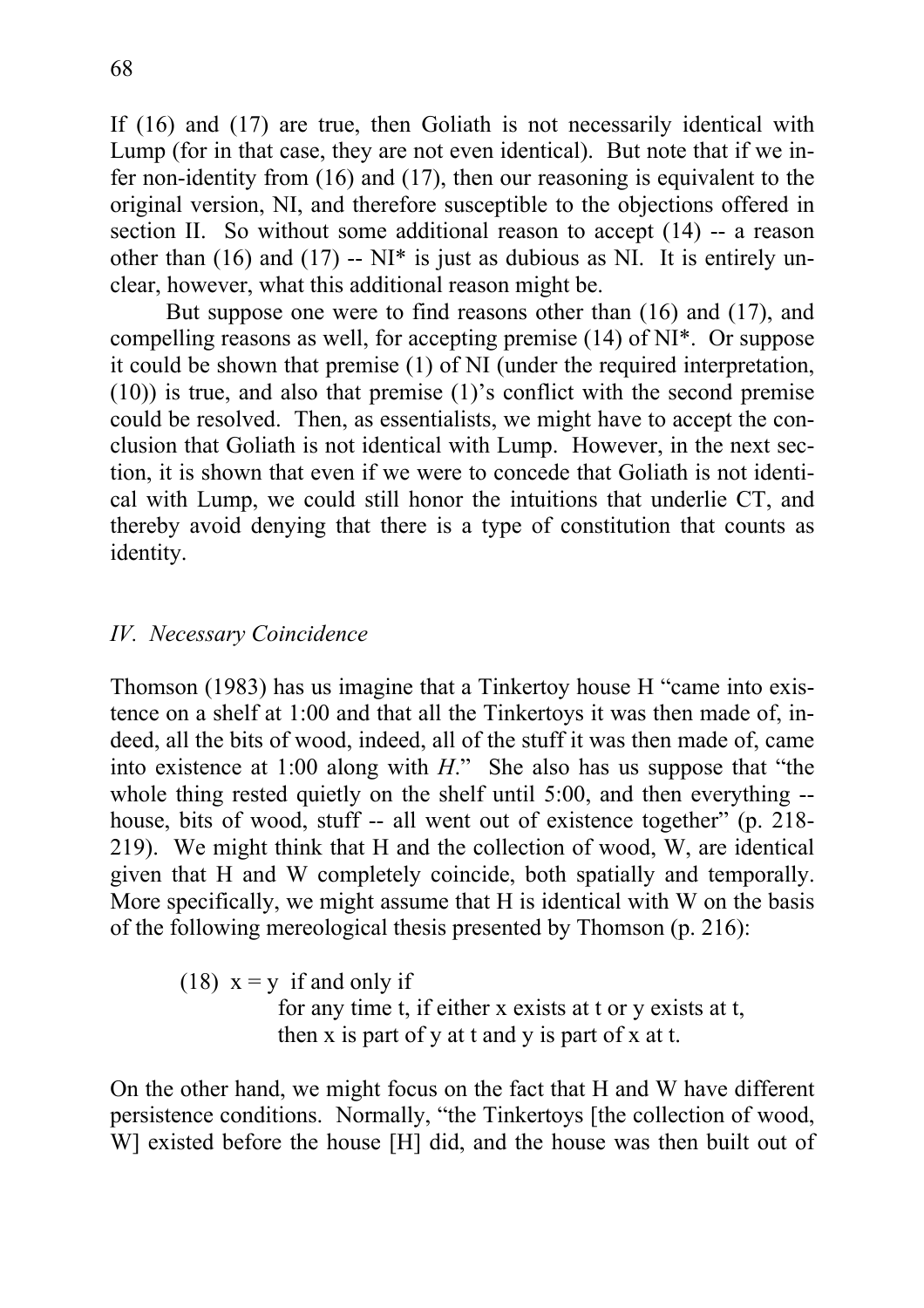them" (p. 219). Or, as Thomson (p. 204) also notes, the Tinkertoy house H might survive the replacement of a few parts, but the collection of wood W would not; a new collection, albeit with most of the same parts, would now be on the shelf. For these reasons, we might be led to think that H is not identical with W. And if we were to believe this, we would have to reject (18).

But Thomson (p. 220) notes even if we reject (18), we can still honor the underlying mereological intuitions by endorsing the following modal version:

(19)  $x = y$  if and only if *necessarily*, for any time t, if either x exists at t or y exists at t, then x is part of y at t and y is part of x at t.

And just as we can replace (18) with (19), we can also replace our original coincidence thesis CT with

 $CT^*$ : For any concrete items, x and y, if it is necessarily the case that x and y completely coincide spatially and temporally, then  $x = y$ ; i.e.,  $(\forall x)(\forall y)$  ( $\exists x Cy \rightarrow x = y$ ).

So even if we accept NI and NI\*, we can still believe that there is a type of constitution (i.e., complete and *necessary* coincidence) that amounts to identity. Then we can easily explain why the constitution relation between Lump and Goliath in Gibbard's scenario does not count as identity. The lack of necessary coincidence explains why Statue and Lump are distinct, and it does so without having statues take on a ghostly air.

# *V. Conclusion*

We discussed two versions of the modal argument for non-identity, one that appeals to the necessity of being a statue (argument NI) and one that appeals to the necessity of identity (NI\*). It was shown that an essentialist need not and should not be swayed by either argument.

Regarding NI, it is questionable whether Goliath is necessarily a statue. One might focus on the connotation of the name 'Goliath,' and view it as referring exclusively to the temporal stage during which the ob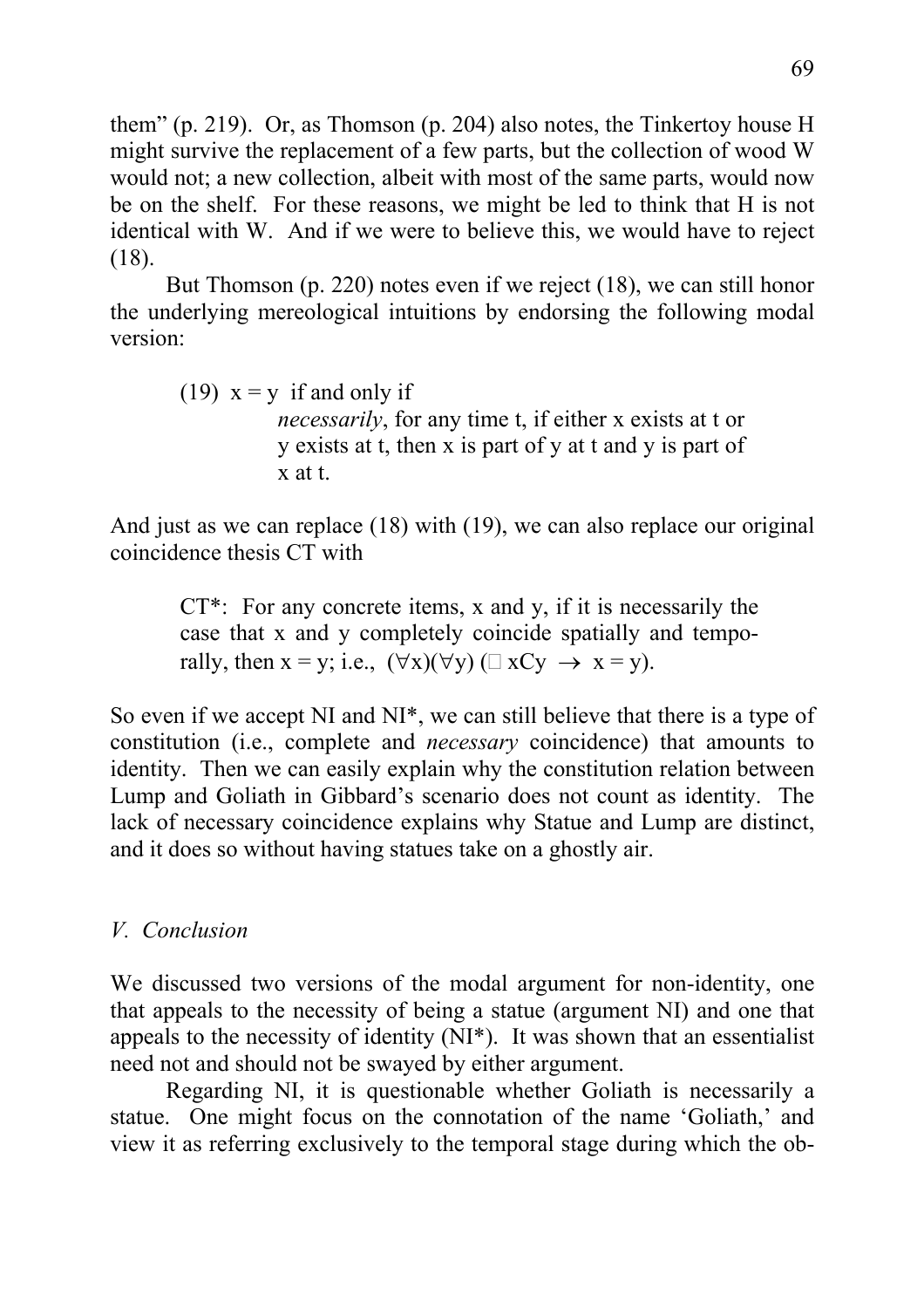ject is a statue. In that case, the first premise would be interpreted as stating nothing other than that the object will be a statue as long as it remains a statue. But for NI to be valid, the premise must be read as stating that the object itself, independently of its being described as a statue, cannot exist without being a statue. It is unclear why we should think this stronger claim is true. In fact, there are compelling reasons to find it false. Since the concept *clay* indicates a natural kind while the concept *statue* does not, the former arguably describes a more fundamental kind than the latter. Moreover, it seems that any reason for accepting premise (2) -- the claim that Lump is not necessarily a statue -- is a reason to reject the first premise, and this entails that even if we did manage to prove the first premise true by showing that *statue* is a substance concept, we would then have good reason to reject premise (2). And, regarding NI\*, it seems the only reason for thinking that Goliath is not necessarily identical with Lump is the belief that Goliath is necessarily a statue along with the assumption that Lump is not necessarily a statue, the former of which was already questioned in our critique of NI.

Note that the critique of NI and NI\* generalizes to other instances of the arguments for non-identity. Consider an animal (call it *Animal*) and a person (call it *Person*) who coincide completely. Despite the complete coincidence, one might argue that since

(20) *Person* is necessarily a person,

and

(21) *Animal* is not necessarily a person,

we may conclude that

(22) *Person* is not identical with *Animal*.

For this argument to be valid, (20) must be interpreted as stating not merely that the individual must remain a person so long as it remains a person, but also that the individual could not exist without being a person. However, on this interpretation, (20) may be resisted, especially given that the concept *animal*, which indicates a natural kind, seems a better candidate for being a substance concept than the concept *person*. 15 In fact, the main reason for supposing (21) is true is that since the kind, animal, is a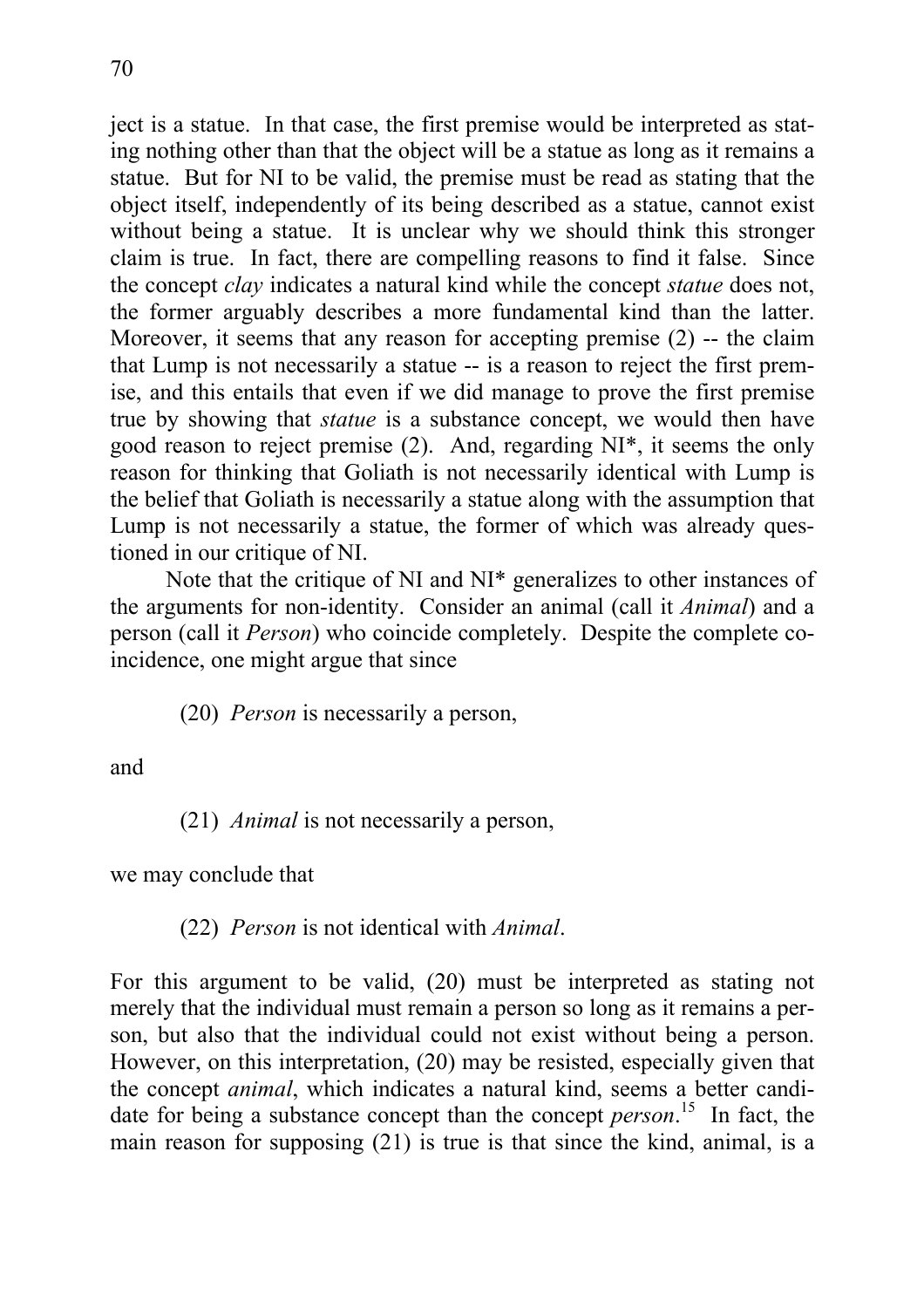more fundamental kind than the kind, person, an individual can survive without being a person so long as the individual remains an animal. Moreover, it seems that any reason to accept (21) is a reason to reject (20), for if (21) is true, then *person* is a phase sortal, in which case (20) is false. And it follows from this that even if one did manage to prove (20) true, we would then have reason to reject (21).

The corresponding argument

(23) *Person* is necessarily identical with *Person*.

(24) *Animal* is not necessarily identical with *Person*.

Therefore, (25) *Person* is not identical with *Animal*.

fares no better. It seems that the only reason for denying that *Person* is necessarily identical with *Animal* is the belief that *Person* is necessarily a person along with the assumption that *Animal* is not necessarily a person, the former of which was already found questionable.

The arguments for non-identity also apply to items other than *objects*, and in these cases, analogous objections are likely to arise. Consider a particular instance of pain; call that mental event, *p*. Also consider the neural event, *n*, with which *p* coincides. One might argue with Kripke (1971, pp. 161-163 and 1980, pp. 146-148) that *p* is not identical with *n*. For since event *p* is an instance of pain, it might be thought that *p* necessarily has qualitative character. But *n* does not necessarily have qualitative character; there is a possible world at which that neural event occurs but lacks qualitative character.

To refute the first premise of this argument, it is not enough to show that some instances of pain lack qualitative character (e.g., that some instances of pain might be non-conscious). It must also be shown that instance *p* itself could exist without qualitative character. Granted, it is necessarily the case that any mental event with qualitative character has qualitative character -- i.e.,  $\Box$  (Qx  $\rightarrow$  Qx). But it is not so clear that a mental event that has qualitative character must continue to have qualitative character in order to exist; in other words, it is questionable whether  $Qx \rightarrow$  $\Box$ Qx. For instance, it might be argued that being of such-and-such neural type N is a more fundamental feature of an event than having such-andsuch qualitative character, and one might conclude from this that *p* can exist without qualitative character. Also, any reason for accepting the second premise of the argument (i.e., that *n* does not necessarily have qualitative character) is a reason to think that the concept, *event with qualitative char-*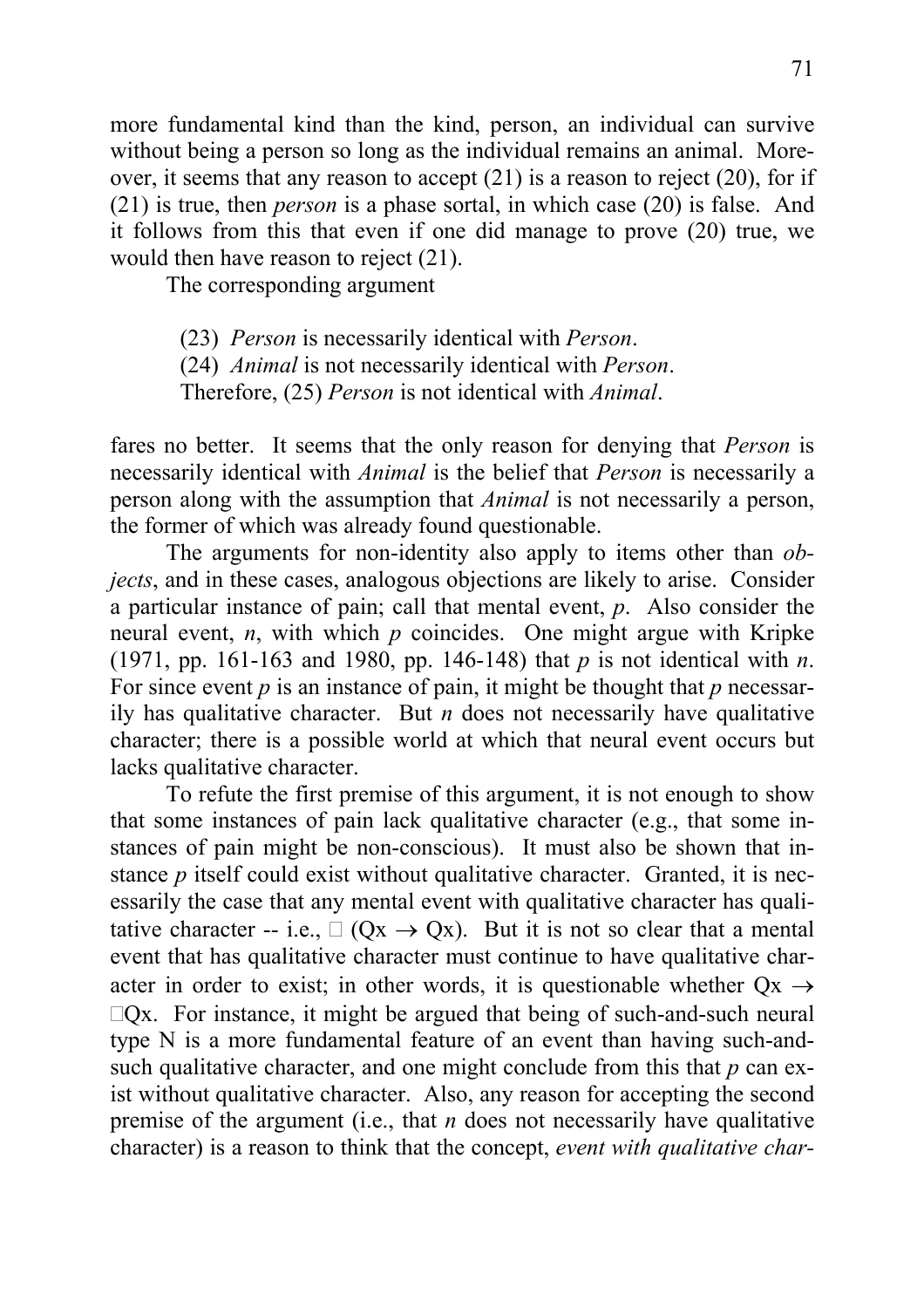72

*acter*, is a phase sortal, and therefore that *p* might exist without qualitative character.

It seems, then, that in a variety of cases, the essentialist can resist the arguments for non-identity. Whether there is another instance that poses a more serious threat remains to be seen. But even if such an argument were found, the essentialist could still maintain that constitution is identity. It is arguable, as Thomson showed, that the type of constitution that counts as identity is not mere coincidence, however complete, but *necessary* coincidence (as CT\* claims). With the idea of necessary coincidence, we can easily explain why an item and its constituent matter are distinct, and we can thereby prevent the item from taking on a ghostly air.

#### **ABSTRACT**

This paper examines two popular arguments for the non-identity of the statue and its constituent material. An essentialist response is provided to one of the arguments; that response is then shown to undermine the other argument as well. It is also shown that even if we accept these arguments and concede non-identity, we can still avoid the further conclusion that constitution is not identity. These ideas are then extended to other applications of the arguments for non-identity (specifically, their application to a person and the constituent body, and to a mental event and its constituent neural event).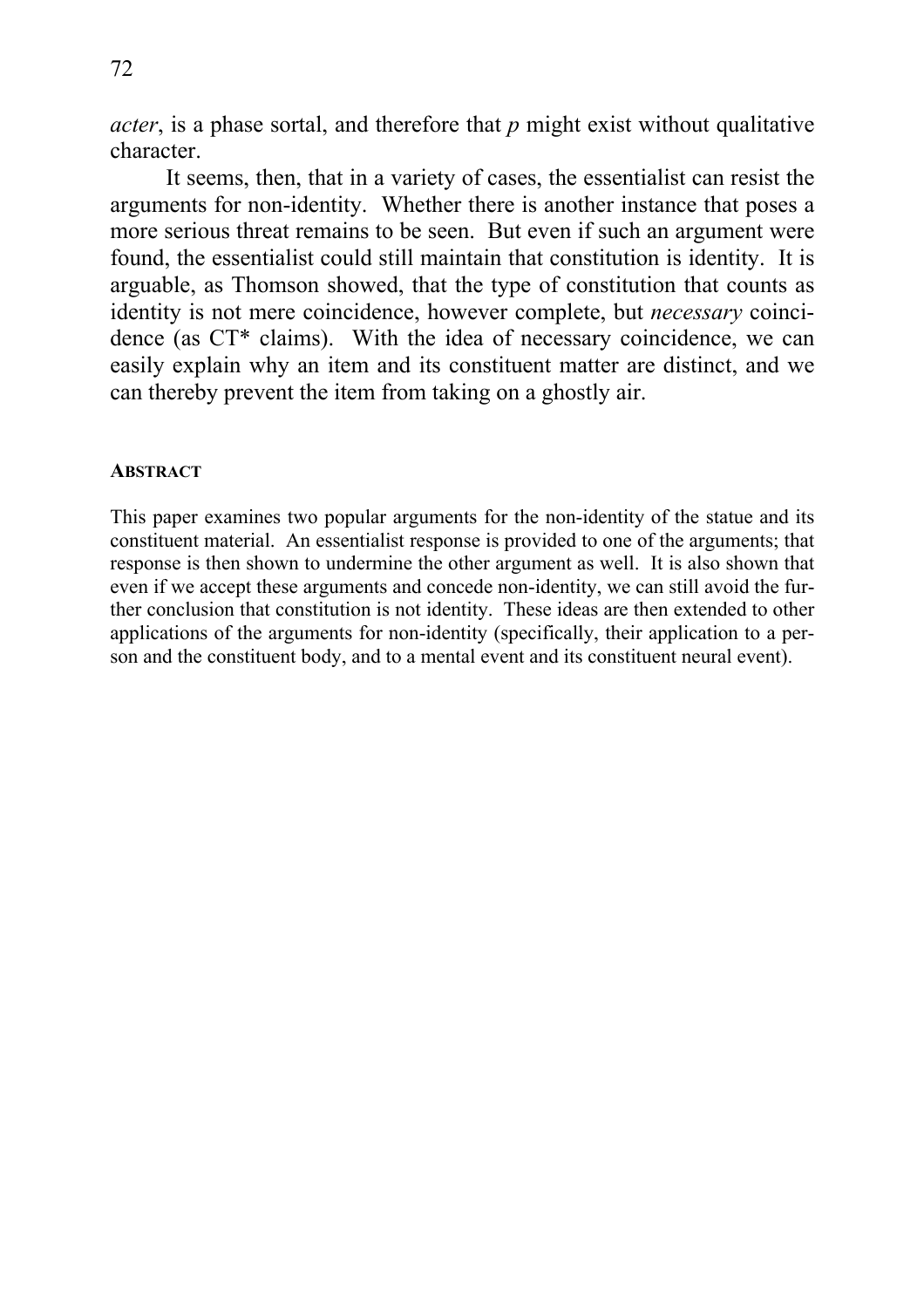### **NOTES**

1. Gibbard uses the more specific name, 'Lump1.'

2. CT is restricted to *concrete* objects, for since abstract objects lack spatial location, it is arguable that all abstract objects spatially coincide. Given that they also temporally coincide (by virtue of being eternal, if not atemporal), if CT were applied to abstract objects, we would risk having to say that there is only one abstract object.

3. The idea that modal contexts are extensional (i.e., that they honor the principle of substitutivity) is what Della Rocca (1996, p. 187) calls "a bare bones version of essentialism."

4. Gibbard, for example, argues that "[m]odal expressions do not apply to concrete things independently of the way they are designated . . . Modal contexts, then, do not attribute properties or relations to concrete things" (pp. 201-202) *as such*; so there is no violation of Leibniz' Law. Or one might appeal to *counterpart* theory and agree with Lewis' (1971) claim that modal predicates are ambiguous. The idea is that the name 'Goliath' is not purely referential; in addition to picking out an object, it indicates a particular counterpart relation (the statue-counterpart relation). The expression 'Lump' indicates a different counterpart relation (the lump-of-clay-counterpart relation). So NI equivocates on the predicate 'is necessarily a statue,' and is therefore invalid.

5. Johnston (1992) supports the idea that constitution is not identity by refuting the arguments in favor of CT. Also see Baker's (1997) defense of the claim that constitution is not identity.

6. And this would show that Noonan is wrong to claim that "a *necessary commitment* of the view that constitution is identity is that modal predicates are Abelardian," where "an Abelardian predicate is *a predicate whose reference . . . can be affected by the subject term to which it is attached*" (1993, p. 134).

7. Although Baker (1997, pp. 618-619) responds by describing a non-questionbegging defense of (8).

8. I use the italicized 'F' to name the concept, and 'F' without italics to denote the corresponding property.

9. Olson (1997, pp. 31-37) makes analogous points against the idea that *person* is a substance concept.

10. Indeed, it would be very odd to think otherwise. Even if we deny that Goliath is identical with Lump, we surely would not want to deny that Goliath is a lump of clay. Although we might insist, with Baker, that Goliath is a lump of clay only *derivatively*;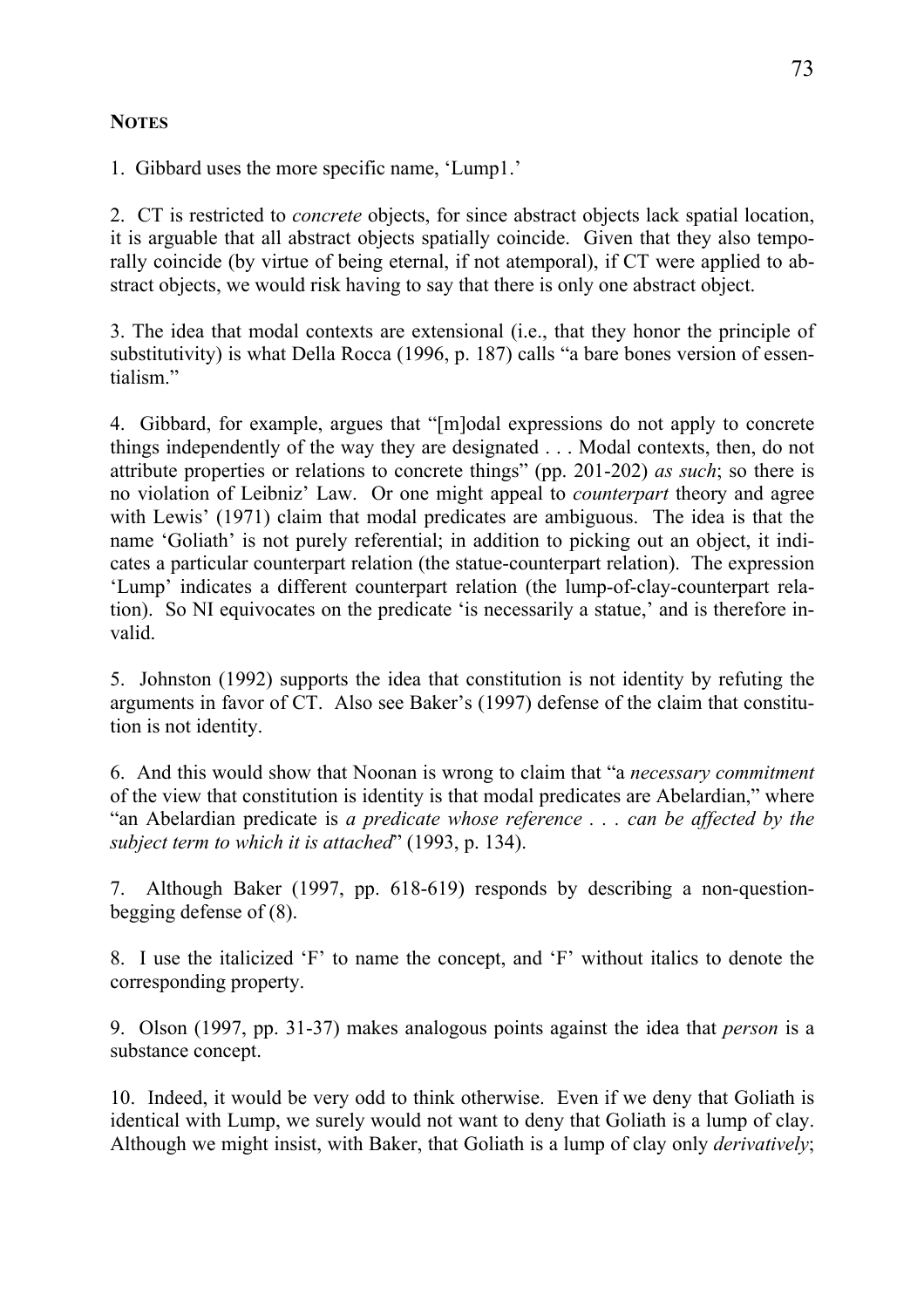she says that a statue derives the property of being a lump of clay (or marble or steel) from the constituent matter, which exemplifies the property *non-derivatively*. See her detailed account of having properties derivatively (1999, pp. 151-160 and 2000, pp. 46-58).

11. Baker (1997) claims that if (10) were false, not only could Goliath exist without being a statue, "but also, presumably, all the other artworks that do exist could exist without being artworks." So if (10) is false, then "there is another possible world that contains every individual that actually exists, but not a single artwork" (p. 620). This is a consequence that Baker finds unacceptable. But it is unacceptable only if we imagine that the individuals in this counterfactual situation have the same properties they have in the actual world. It would be highly implausible to think that an item could play the cultural, representational and expressive roles definitive of artworks without itself being an artwork. But our artworks do not play these roles in the possible world Baker has us imagine. So while that possible world contains all the items that actually exist, some of those items (the actual artworks) are very different, different enough that Baker's imaginary world ends up differing drastically, at least with respect to artworks, from the actual world. So we need a better reason to accept (10) than what Baker offers.

12. This is how Baker formulates the first premise of the argument for non-identity. To be exact, she talks about *Discobolus* instead of Goliath and formulates the idea that Discobolus is essentially a statue as " $(\forall x)(\forall t)[(x = \text{Discobolus}) \rightarrow \Box(x \text{ exists at } t \rightarrow x$ is a statue at *t*)" (1997, p. 601).

13. The distinction between (11) and (12) corresponds to Rea's (1995, p. 527) distinction between the *essentialist assumption* that "if the *p*s compose an F, then they compose an object that is essentially such that it bears a certain relation R to its parts" and the *necessity assumption* that "if  $a$  is identical with  $b$  then  $a$  is necessarily identical with  $b$ ." (12) is clearly an instance of the necessity assumption, and to see that (11) is an instance of the essentialist assumption, let  $F =$  statue and  $R =$  having parts arranged statue-wise.

14. I refer to essentialists, since like NI, NI\* is valid only on the assumption that modal contexts are extensional. Thus we have what Yablo calls a "paradox of essentialism." Yablo (1987) notes, "if essentialism is to be at all plausible, nonidentity had better be compatible with intimate identity-*like* connections," such as those relating Lump to Goliath, which "threaten to be inexplicable on essentialist principles" since they come dangerously close to being just like contingent identity (p. 295). "Hence, essentialism is confronted with a kind of paradox: to be believable it needs contingent identity; yet its principles appear to entail that contingent identity is not possible" (p. 296). Yablo, however, solves the paradox by explaining the difference between strict identity and coincidence (contingent identity); he argues that "things are contingently identical in a world if they have all the same *categorical* properties there" (p. 309, empha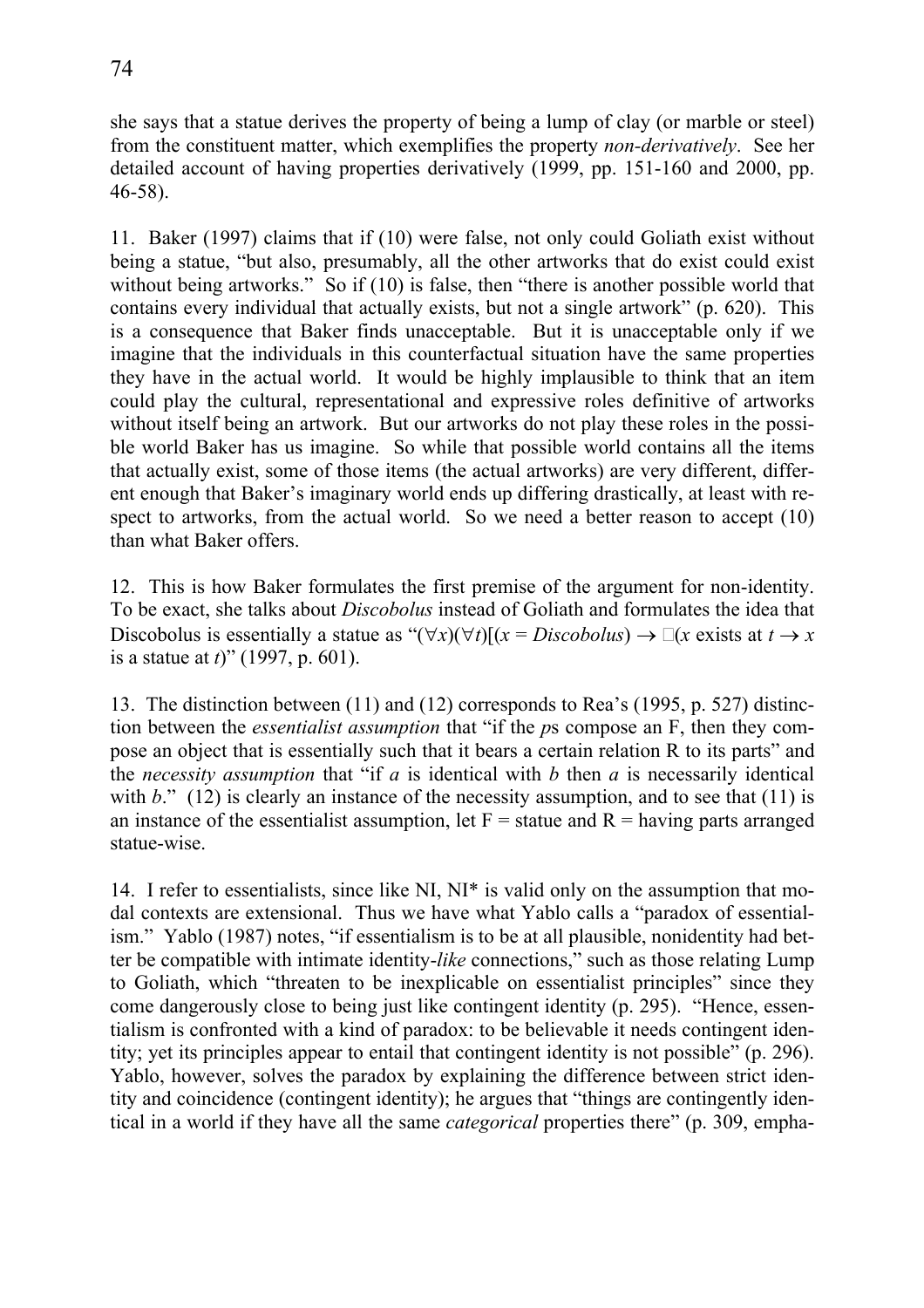sis added), and they are strictly identical if they also share the same *hypothetical* properties at that world.

15. Recall the reference to Olson in note 9.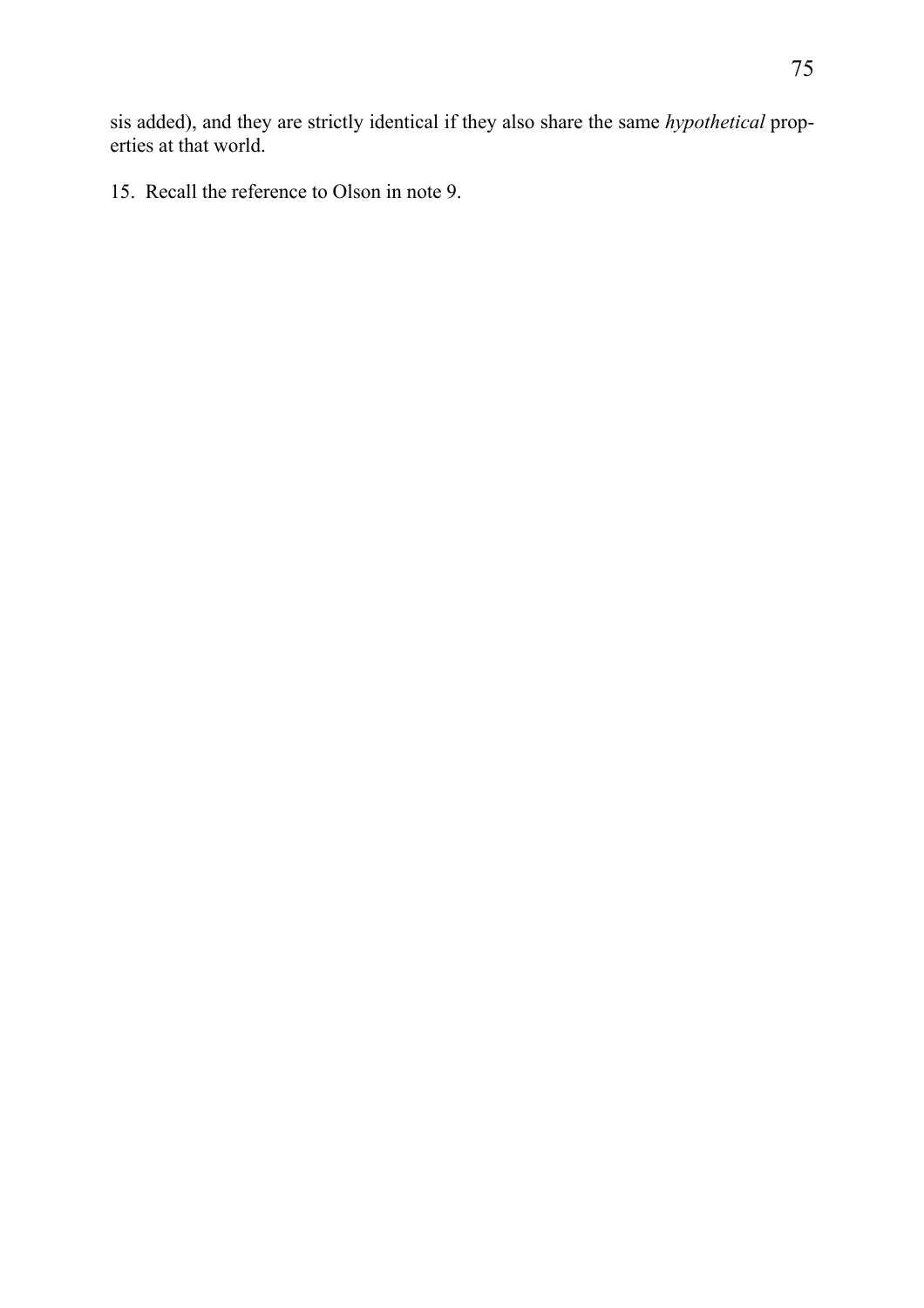#### **REFERENCES**

- Baker, L. R. (1997). "Why Constitution is Not Identity," *Journal of Philosophy*, vol. 95, pp. 599-621.
- Baker, L. R. (1999). "Unity without Identity: A New Look at Material Constitution," *Midwest Studies in Philosophy*, vol. 23, pp. 144-165.
- Baker, L. R. (2000). *Persons and Bodies: A Constitution View* (Cambridge: Cambridge University Press).
- Della Rocca, M. (1996). "Essentialists and Essentialism," *Journal of Philosophy*, vol. 93, pp. 186-202.
- Gibbard, A. (1975). "Contingent Identity," *Journal of Philosophical Logic*, vol. 4, pp. 187-221.
- Johnston, M. (1992). "Constitution is Not Identity," *Mind*, vol. 101, pp. 89-105.
- Kripke, S. (1971). "Identity and Necessity," in M. K. Munitz (ed.), *Identity and Individuation* (New York: New York University Press), pp. 135-164.
- Kripke, S. (1980). *Naming and Necessity*. (Cambridge, Massachusetts: Harvard University Press).
- Lewis, D. (1971). "Counterparts of Persons and Their Bodies," *Journal of Philosophy*, vol. 68, pp. 203-211.
- Marcus, R. B. (1961). "Modalities and Intensional Languages," *Synthese*, vol. 13, pp. 303-322.
- Noonan, H. W. (1993). "Constitution is Identity," *Mind*, vol. 102, pp. 133-146.
- Olson. E. (1997). *The Human Animal: Personal Identity without Psychology*. (Oxford: Oxford University Press).
- Rea, M. C. (1995). "The Problem of Material Constitution," *Philosophical Review*, vol. 104, pp. 525-552.
- Thomson, J. J. (1983). "Parthood and Identity Across Time," *Journal of Philosophy*, vol. 80, pp. 201-220.
- Wiggins, D. (1967). *Identity and Spatio-Temporal Continuity*. (Oxford: Basil Blackwell).